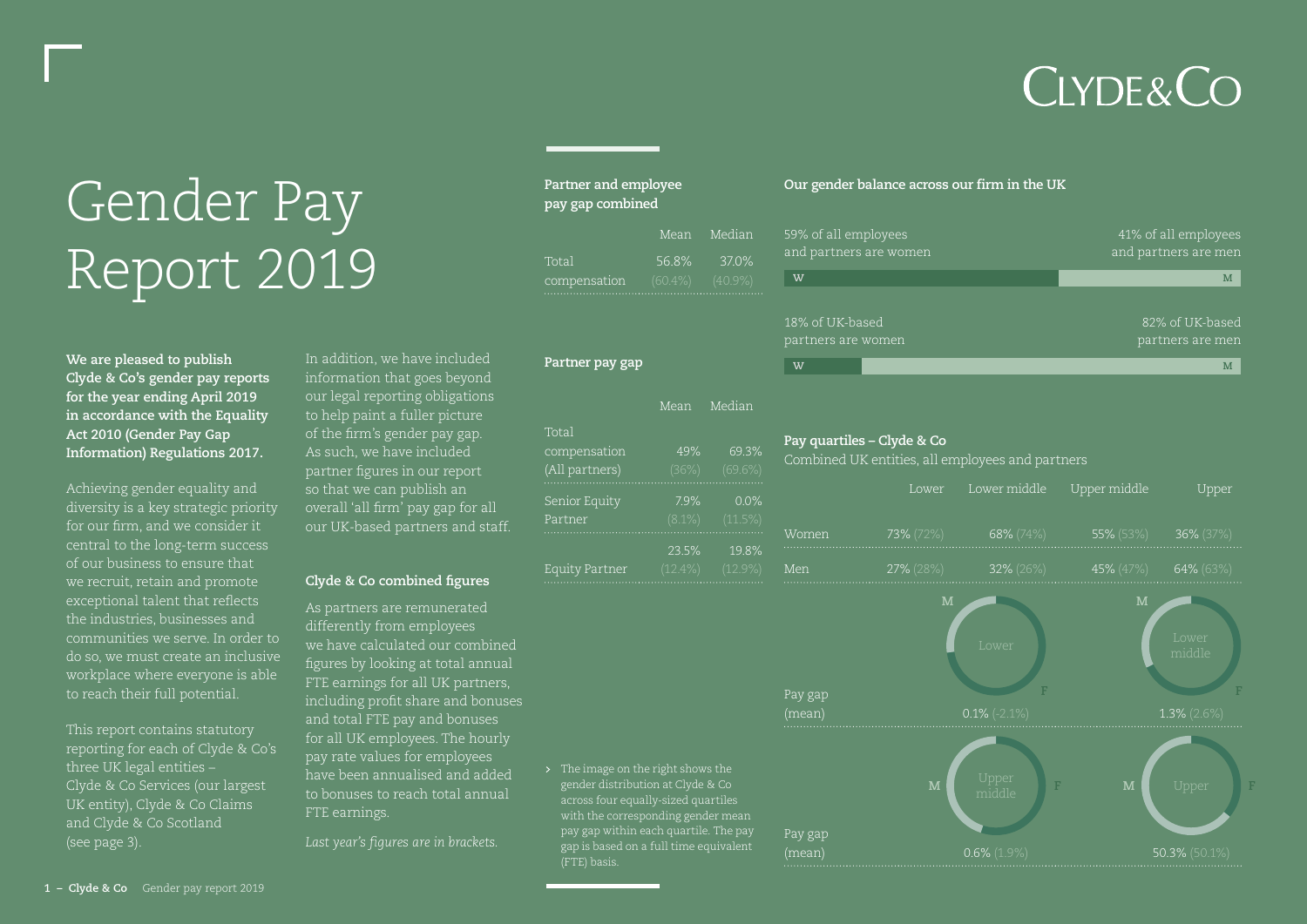As stated in our previous gender pay gap reports, we are confident that we pay men and women fairly for equivalent roles, and are pleased that the gender pay gap for each of our four pay quartiles is smaller than our overall average.

- *–* Our overall gender pay gap is higher when partners are included. This is because, like many law firms, we have a higher proportion of men than women in our partnership, as well as a higher proportion of men in senior partnership positions
- *–* However, when we look at our two partner groups (Senior Equity and Equity) independently, the gap for fixed pay is smaller, reflecting more consistent gender pay levels within these groups
- *–* While we are pleased that the pay gap in most of our quartiles is small, we still have some way to go to close the gap in the upper quartile
- *–* Gaps between the quartiles are caused by the fact that the roles that sit within the lower quartiles are predominantly secretarial and junior business services positions, many of which are held by women. Meanwhile, many of our highest earning employees and partners are men
- *–* While this year's figures do not show an improvement in the upper quartile, we are confident this will change over time, especially following senior level female hires in 2019
- *–* We are proud to see our bonus gap reduce this year. This is in large part a result of measures taken following the publication of our first gender pay gap report two years ago to standardise who is eligible for a bonus and remove some anomalies
- *–* The majority of the bonus pay gap is a result of the structural factor referred to above, as the concentration of men in senior roles paying higher bonuses widens the bonus gap. In addition, significantly more of our female staff works on a part-time basis than our male staff, which has had some impact on our bonus gaps because we have to report on bonus figures based on actual amounts paid and not on a full-time equivalent basis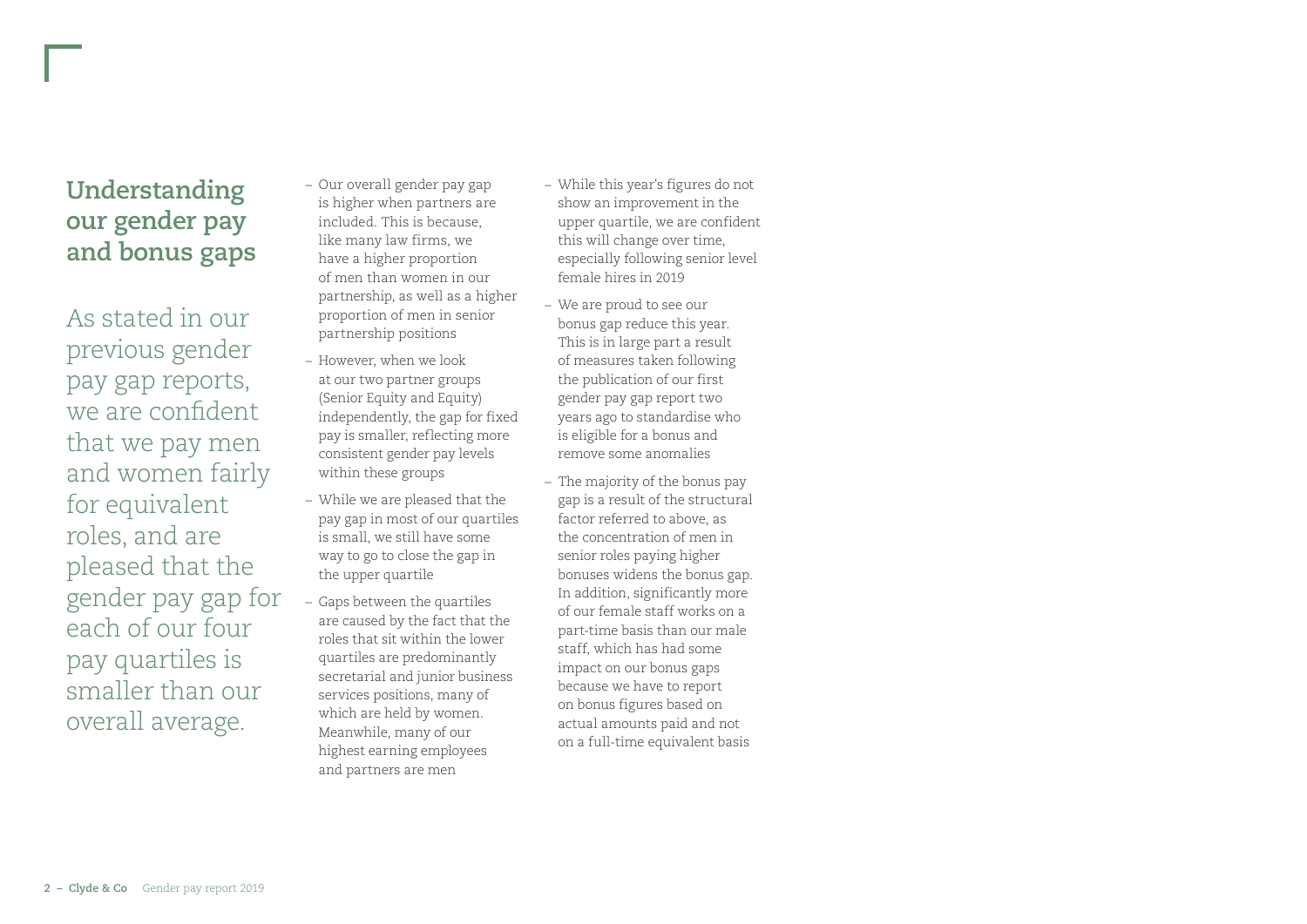### **Clyde & Co** – Employees only

**Pay and bonus gap – differences between men and women** – Clyde & Co Services

|            | Mean                          | Median |
|------------|-------------------------------|--------|
| Hourly pay | 24.6% (23.5 %) 36.8% (38.7 %) |        |
| Bonus      | 44.0% (55.7 %) 30.0% (68.6 %) |        |

#### **Pay and bonus gap – differences between men and women** – Clyde & Co Claims

|            | Mean                          | Median |
|------------|-------------------------------|--------|
| Hourly pay | 13.9% (13.6 %) 16.2% (21.5 %) |        |
| Bonus      | 23.7% (32.7 %) 40.2% (39.6 %) |        |

#### **Proportion of men and women receiving a bonus** – Clyde & Co Services

| $\overline{\mathbf{v}}$ |                |
|-------------------------|----------------|
| M                       |                |
| Women                   | 27.4% (41.4 %) |
| Men                     | 31.3% (29.7 %) |

#### **Proportion of men and women receiving a bonus** – Clyde & Co Claims

| w     |                |
|-------|----------------|
| M     |                |
| Women | 31.6% (32.4 %) |
| Men   | 38.9% (22.9 %) |

#### **Pay and bonus gap – differences between men and women** – Scotland

|            | Mean | Median                          |
|------------|------|---------------------------------|
| Hourly pay |      | $9.0\%$ (13.1 %) 14.3% (15.9 %) |
| Bonus      |      | $-5.4\%$ (10.1 %) 8.3% (16.7 %) |

#### **Proportion of men and women receiving a bonus** – Scotland

| w     |                |
|-------|----------------|
| M     |                |
| Women | 35.8% (38.0 %) |
| Men   | 27.1% (32.4 %) |

#### **Pay quartiles** – Clyde & Co Services

| Pay gap<br>(mean) | $-1.3\%$ (-11.9%) | 3.5% $(4.4\%)$ | $-0.2\%$ (-0.9%) 11.3% (9.7%) |           |
|-------------------|-------------------|----------------|-------------------------------|-----------|
| Male              | 24% (26%)         | 28% (29%)      | 51% (50%)                     | 52% (50%) |
| Female            | 76% (74%)         | 72% (71%)      | 49% (50%)                     | 48% (50%) |
|                   | Lower             | Lower middle   | Upper middle                  | Upper     |

#### **Pay quartiles** – Clyde & Co Claims

| Pay gap<br>(mean) | $-1.9\%$ (8.4%) | $1.7\%$ $(1.8\%)$ | $-1.8\%$ (0.5%) 0.6% (-3.4%) |              |
|-------------------|-----------------|-------------------|------------------------------|--------------|
| Male              | 32% (30%)       | $30\% (27\%)$     | 45% (48%)                    | 49% (45%)    |
| Female            | 68% (70%)       | 70% (73%)         | $55\%$ (52%)                 | $51\%$ (55%) |
|                   | Lower           | Lower middle      | Upper middle                 | Upper        |

#### **Pay quartiles** – Scotland

| Pay gap<br>(mean) | $-6.8\%$ (-1.0%) | $3.5\%$ (1.6%) | 7.0% $(0.6\%)$ 4.6% $(3.7\%)$ |                         |
|-------------------|------------------|----------------|-------------------------------|-------------------------|
| Male              | 27% (30%)        | 18% (12%)      |                               | $21\% (20\%)$ 29% (35%) |
| Female            | 73% (70%)        | 82% (88%)      |                               | 79% (80%) 71% (65%)     |
|                   | Lower            | Lower middle   | Upper middle                  | Upper                   |